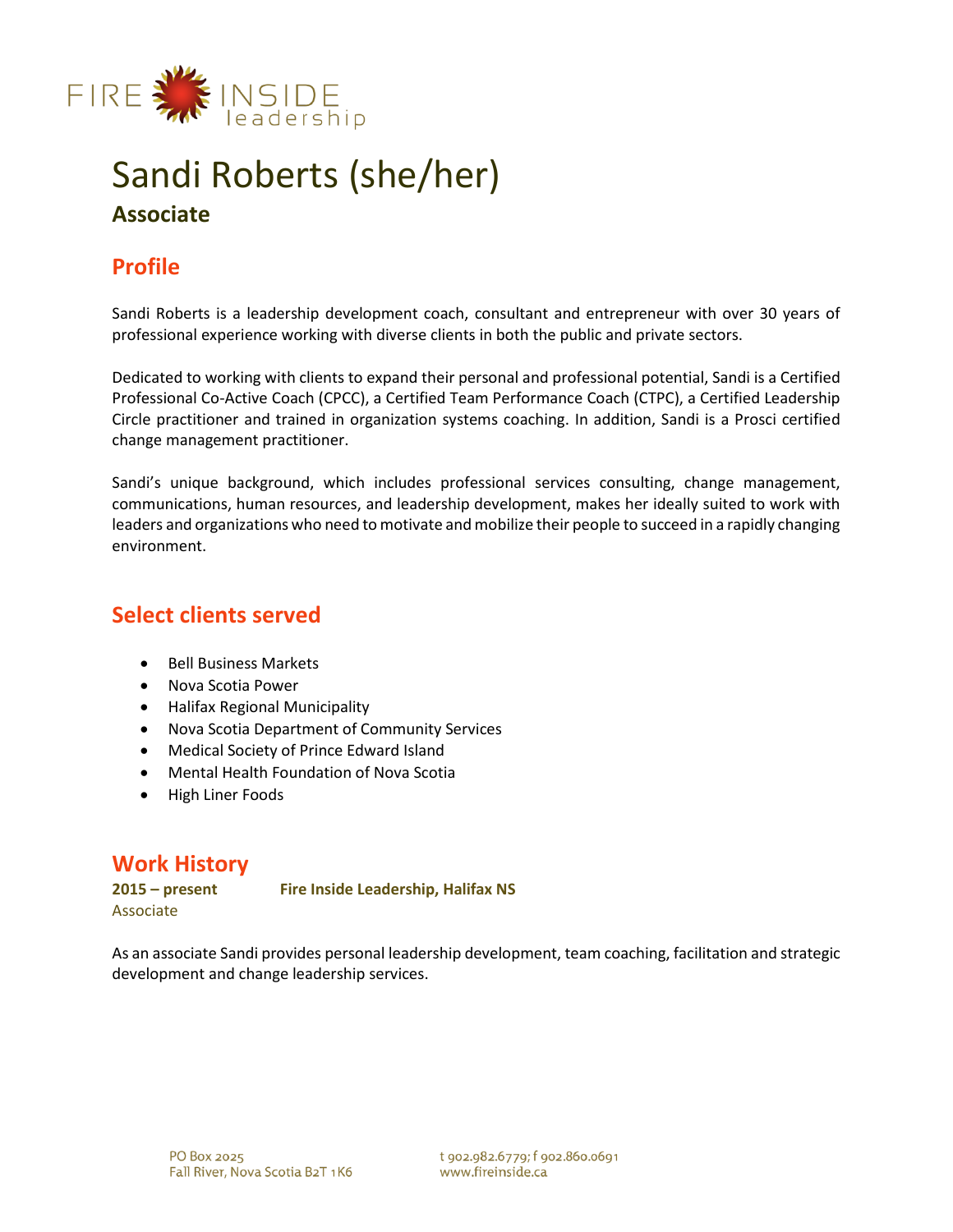

### **1998-2015 Bell Canada Enterprises (***Formerly xwave, Bell Aliant)* **Halifax NS** Senior Manager Communications for Bell

- Sandi worked with leaders to achieve the organization's strategic objectives through:
- creating communications strategies and communications plans
- providing change management and strategic communications leadership for mergers/acquisitions and outsources/divestitures
- coaching executives providing counsel regarding their leadership approach and communications approach
- researching, designing and developing organization wide communications tools
- researching and implementing organization-wide surveys facilitating the communications of survey results and championing action-planning.

### **1988 – 1998 Accenture** *(Formerly Synerlogic/Anderson Consulting)***, Halifax, NS** *Management Consultant*

Accenture brought strategy, process, technology and change management consultants together on projects in order to help its clients change to be more successful. Sandi began her consulting career with Synerlogic / Andersen Consulting in Information Technology and joined the Change Management practice in 1995 working on a variety of consulting engagements in Nova Scotia, Newfoundland and Ontario

# **Education, Training and Accreditation**

### **2021 Coaches Rising** Inside Coaching

#### **2020 World of Business Ideas** Emotional Intelligence with Daniel Goleman

**2020 Active Hope** Active Hope practitioner training

**2020 PQ Coach Training** Positive Intelligence, Shirzad Chamine

**2020 Coaches Rising** The Coaching Summit

**2018 Coaches Rising** The Art of Developmental Coaching